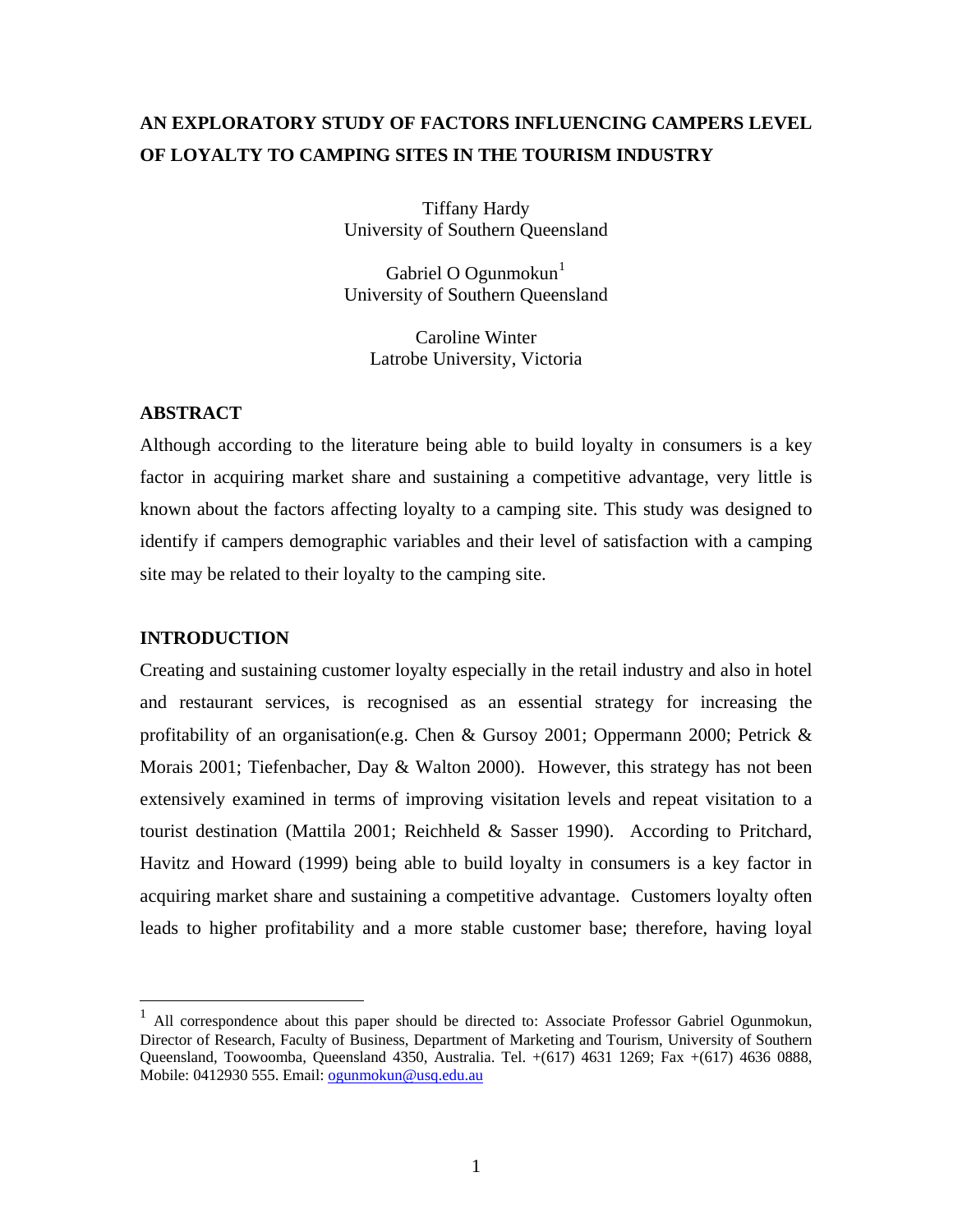customers is considered a significant asset to an organisation (Tsaur, Chiu & Chung-Huei 2002).

Although a number of studies have examined loyalty in the hospitality, leisure and tourism industries, they have been mainly in the context of loyalty to service providers, in particular hotels and restaurants (Bowen & Shiang-Lih 2001; Mattila 2001; Tsaur, Chiu & Chung-Huei 2002), recreation agencies (Iwasaki & Havitz 2004), sporting and entertainment destinations (Park & Kim 2000; Petrick & Morais 2001) and overseas travellers' choice of destination, (Chen & Gursoy 2001; Oppermann 2000), very little is known about the factors affecting loyalty to a camping site. This study was designed to identify if campers demographic variables and their level of satisfaction with a camping site may be related to their loyalty to the camping site.

#### **METHODOLOGY**

On-site survey was used for this study because on-site survey is considered to be the most frequently used and accepted form of surveying in the tourism industry (Veal 1997). Going to the site where it is known that the respondents are likely to have characteristics similar to the population of interest provides ready access to specific groups and users of the product or service. This method has been used to investigate tourist behaviour and attitudes in areas of destination loyalty, loyalty to a tourism service provider, recreational patterns, repeat visitation, recreation specialisation and involvement (Beal 1994; Bryan 1977; Buerger et al. 2003; Kuentzel & McDonald 1992; Kyle, Graefe & Manning 2004; McFarlane 2004; Meis, Joyal & Trites 1995; Oppermann 2000). Dilman (2000) also believes that on-site questionnaires at the location of interest eliminates coverage error and is useful for surveys of hunter, anglers, boaters or other interest groups who use certain wilderness areas for whom no sampling list is available.

Moreover, having the survey personally distributed to respondents and then collected increases the response rate due to personal contact between the researcher and the respondent (Jennings 2001). An acknowledged disadvantage of mail out and other self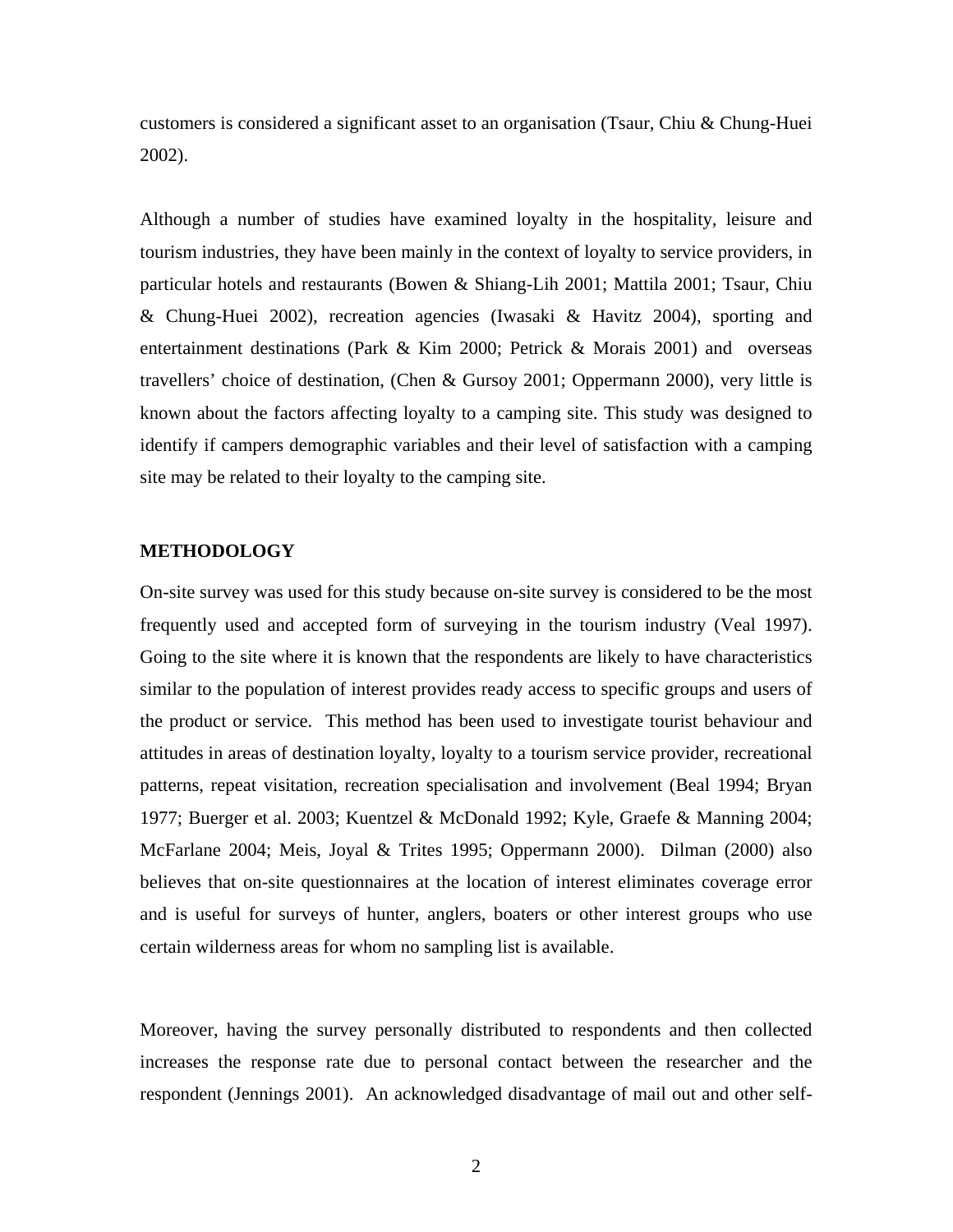completion surveys is that the researcher can never be certain that the intended respondent actually completed the survey (Jennings 2001). By personally handing the survey to the intended person, and making personal contact, rapport can be developed which is an advantage of the personal interview technique, and results in the respondent being more likely to complete the survey. Veal (1997) also asserts that the site survey is more controlled as the researcher is seen as part of the facility management. Wearing a name badge that identifies the researcher and acknowledges the sponsor, increases the credibility of the researcher and therefore is likely to also increase response rate. Several studies in outdoor recreation have noted good response rates when utilising a personal delivery mode (eg. Kyle, Graefe & Manning 2004; McFarlane 2004; Winter 2004)

Onsite survey has many of the advantages of mail surveys such as cost effectiveness and efficiency, and requires minimal administration. Participants are able to complete the questionnaire when convenient to them, at their own pace, and without pressure or influence from an interviewer (Jennings 2001). Fourthly, targeting the respondents can be more beneficial than increasing the sample size (Churchill & Iacobucci 2002), and directing the survey to campers about camping, ensures that these respondents are more likely to have an interest in the topic, and are therefore more likely to respond. Finally, through searches of other tourism studies, specifically those studying outdoor recreation and camping, use of on-site surveys is prevalent and has proved to be an effective way to collect data (eg. Beal 1994; Kyle, Graefe & Manning 2004; McFarlane 2004).

To help in developing the questionnaire for this study a series of preliminary informal personal interviews were first conducted with campers and facility managers of a couple of camping ground sites. This was used in addition to the literature for designing the questionnaire. The questionnaire was also pre-tested and revised prior to administering the final structured questionnaire.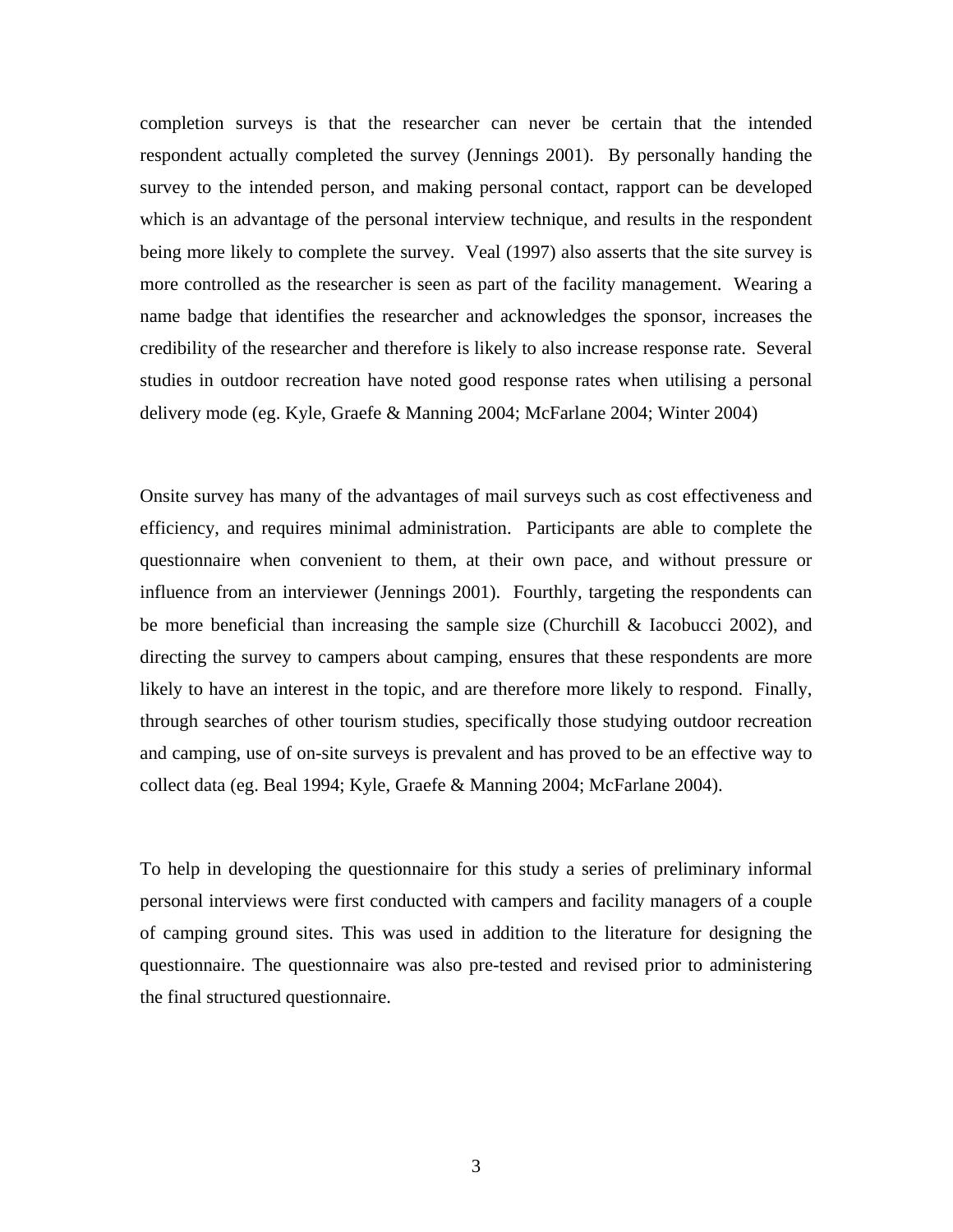The layout and design of the final questionnaire followed many of the guidelines recommended by the Dillman Tailored Design Method (2000). The design for the questionnaire was in a booklet form, consisting of a blue card cover printed in black with a simple camping graphic and clear title of the survey and project sponsor on the front. It contained eight booklet styles, white, inside pages printed in black ink, with 12 point Times New Roman font. This layout was considered the most appropriate for delivering a survey outdoors. It provided a firm cover for writing on and a secure format to avoid damage to the questionnaire. It also assisted in maximising the response by having a well presented and professional looking survey. A blank space was left on the back inside cover for comments, with the respondents also thanked for their time. Details of researcher, supervisor and the ethics officer were also placed on the back inside cover in order for authentication of the survey to be established.

A cover letter accompanied the questionnaire and detailed the reasons for conducting the survey, as well as the researcher and supervisors contact details and the email address of the ethics officer should the respondents have any questions or any concerns with the research. A pen was included for ease of response and an envelope was left with the respondent in which they were to place the completed questionnaire and return to researcher to ensure privacy of responses. No ability for reply paid envelopes was made as all questionnaires were personally collected by the researcher on the same day of administration. As there is no list or database available to draw a sample from, all individuals who were camping at the Lake Somerset Holiday Park campgrounds during the time of the survey were considered as part of the frame.

According to Leedy & Ormond (2001), to enhance the reliability of the measurement instrument an instrument should always be administered in a consistent fashion and standardised in its administration. Therefore, to have a consistent and reliable manner of selecting participants for this study, each camper selected for participating in the study must meet the following criteria:

• The camper must have previously camped at the ground,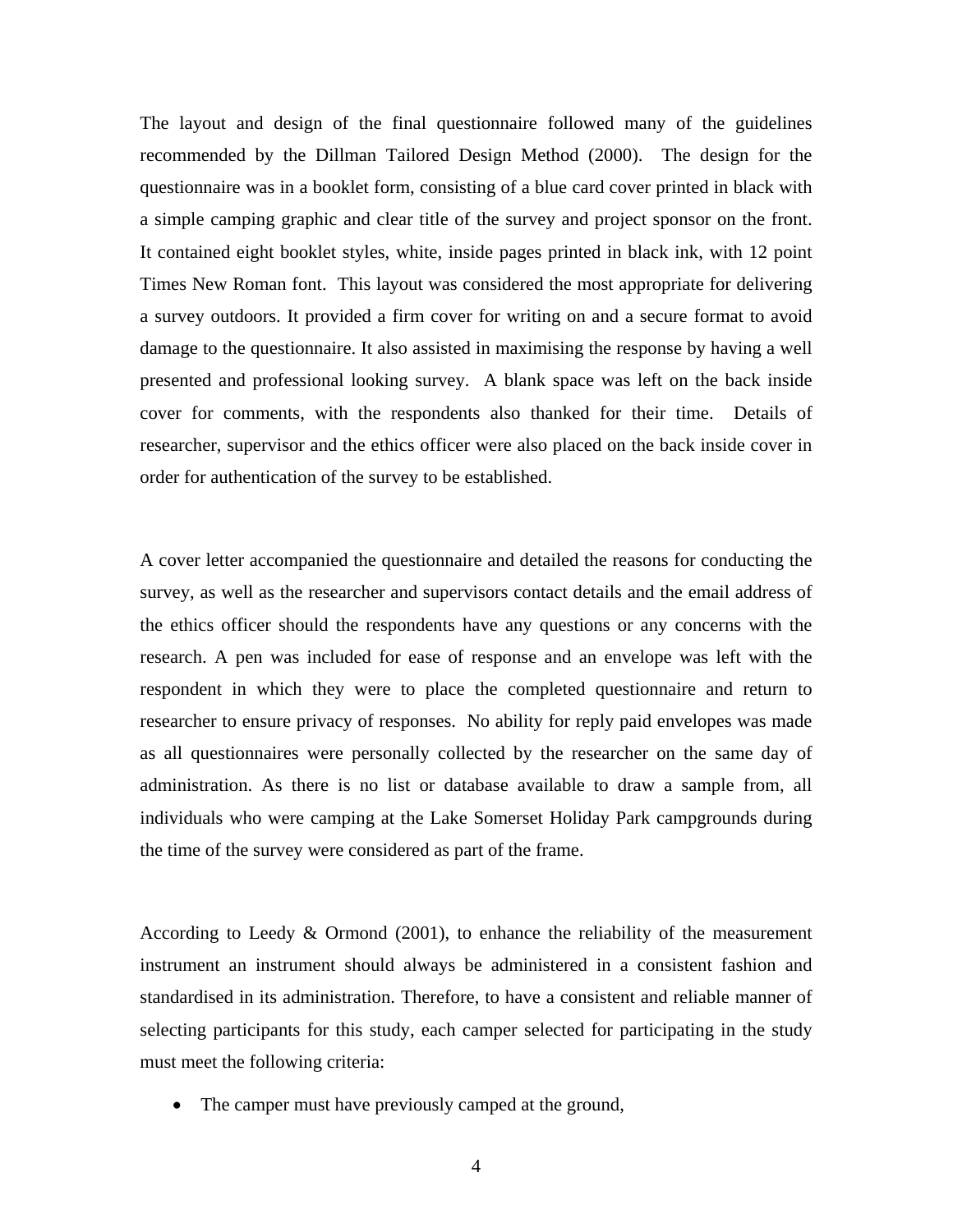- The camper must agree to complete only one questionnaire per family/couple over the period of data collection in order to avoid duplicate surveys,
- Only those persons camping in tents, swags or other means other than caravans or cabins at either of the two locations will be asked to complete a questionnaire,
- The camper must be over the age of eighteen

The final structured questionnaire was distributed to campers at the Lake Somerset Holiday Park, at Somerset Dam. This camping ground is located approximately 220km upstream from the mouth of the Brisbane River, roughly a 1and a half-hours drive from Brisbane the capital city of Queensland, Australia

The final structured questionnaire was used to collect data at the Lake Somerset Holiday Park, at Somerset Dam upstream in Queensland during late February –March 2005 during randomly selected weekends and weekdays. This location has been selected owing to its proximity to Brisbane and the costal areas but also for its amenities such as the numerous water recreation points, boat launching facilities, toilets, showers, laundry, BBQ areas and kiosk. All available campers  $(N=175)$  on the site during the data collection days were approached to complete the questionnaires as long as they met the criteria for completing the questionnaire. Of the 175 campers approached for this study only 103 completed the questionnaires thus resulting in 58.8 response rate. Approaching all available campers on the days of data collecting is the same as the method used in McFarlane (2004), Kuentzel (2001) and Galloway (2002) studies.

## Classification of respondents into campers with a high level of loyalty and a low level of loyalty

Although loyalty in the literature has been measured mainly on behavioural and attitudinal dimensions (Bowen & Chen 2001; Chen & Gursory 2001; George & George 2004; Mahony, Madrigal & Howard 2000; Oppermann 2000; Pritchard & Howard 1997). behavioural measures seem to be the most commonly used method. Behavioural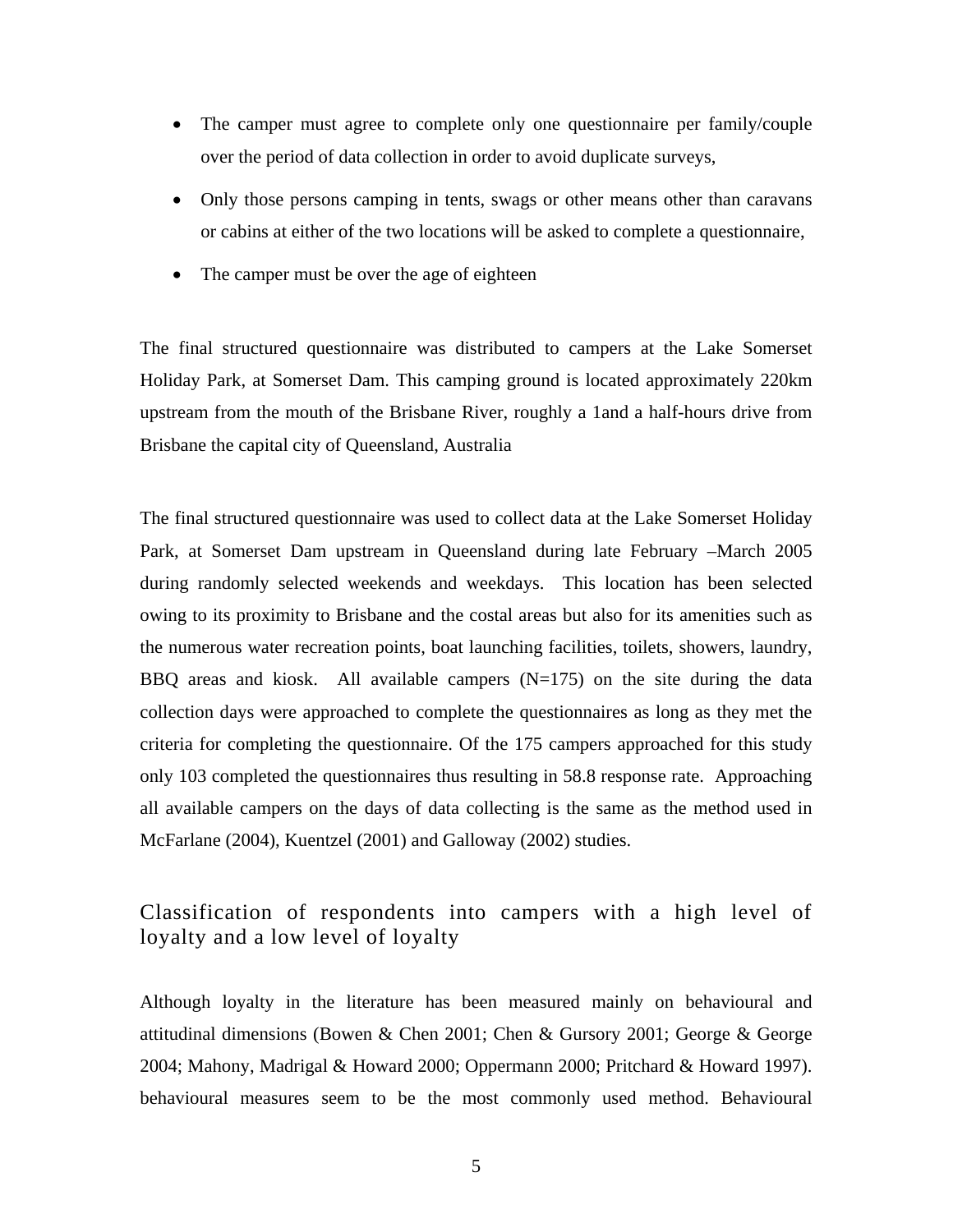measures of loyalty are operationalized through consumption based measures such as frequency and intensity of purchase, and repetitious purchase behaviour (Bowen & Chen 2001; George & George 2004; Mahony, Madrigal & Howard 2000) In tourism research; intention to continue buy, intention to buy more, respondent intent to return, repeat visitation, willingness to perform marketing activities in terms of making positive recommendation of the site/destination or product/service to others are indicators of loyalty (Bowen & Chen 2001; Chen & Gursory 2001; Oppermann 2000; Pritchard & Howard 1997)

The following 7 indicators of loyalty were used in classifying respondents into campers with a high level of loyalty and campers with a low level of loyalty. The requirements are that the respondent must claim that he or she:

1. Has camped at the ground at least 5 times in the past ten years. This equates to at least one camping trip each two years. Using this as a measurement for loyalty accounts for those individuals with one annual leave, and allows for constraints upon travel.

2. Hopes to return to the camping ground in the next 12 months.

3. Has stayed only at this camping ground (where this survey is conducted) in the past twelve months.

4. Would be willing to recommend the camping ground to other campers.

5. Prefers camping at this camping site more than at any other camping grounds'

6. Camps at this particular camping site nearly every year'

7. Interested in making camping at this particular camping ground a regular activity'

If a respondent fulfils a requirement the respondent will have a score of 1, while a score of zero is awarded if a requirement is not fulfilled. This means that the maximum that a respondent can score is 7 and a minimum score is zero. For a respondent to be classified as a camper with a high level of loyalty, the respondent must score more than the median score of 4 while the rest are classified as respondents with a low level of loyalty. This resulted in 52 (50.5%) of campers classed as campers with a high level of loyalty and 51 (49.5 %) of campers classed as campers with a low level of loyalty.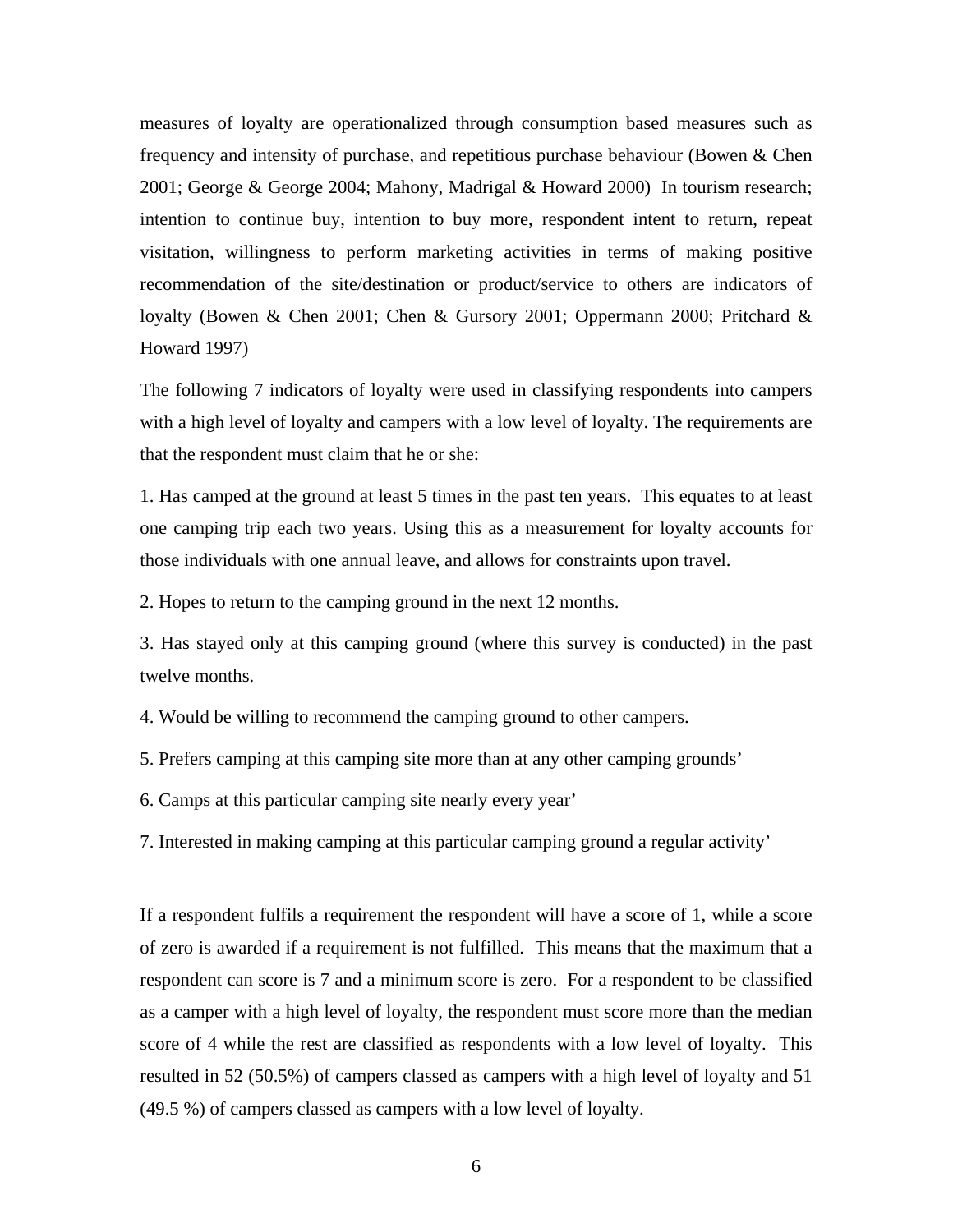The majority (63.1%) of the respondents who completed the questionnaire for this study were male and the rest (36.9%) were female. This gender ratio is inconsistent with other tourism surveys as there is a tendency for more females to complete surveys and is also supported by other research (McKercher & Davidson 1994; Wieiler & Richins 1995). However, because the camping site used for this study has fishing and water skiing activities, which is perhaps more male dominated, it is not surprising to have more male participants, a proposition supported by other outdoor recreation studies (Canberra Tourism & Events Corporation 2001; Queensland Tourism Industry Council 2004).

About half (56.36 percent) of the respondents were married, 22.3 percent were single, while 10.7% were in de facto relationships. The remaining comprised of people who were separated from their partners, divorced or widowed. About a third (35%) of the respondents were less than 35 years old and another one third (35%) of the respondents were between 35-44 years old while the rest were between 45-64 years old. About (53.4%) of the respondents had secondary school education and the rest (46.4%), had more than secondary school education including TAFE and university degree qualifications.

#### **RESEARCH FINDINGS**

#### **Demographic variables of Campers**

There was no significant difference (at 0.10 chi-square significant level) between campers with a high level of loyalty to the camping cite regarding gender, marital status, age, household situation, education levels or income levels occupation (see table 1).

#### **Campers' satisfaction**

Respondents were asked to indicate their satisfaction level with respect to their visit to the camping site, (where  $1 = \text{very dissatisfied}$ , and  $5 = \text{very dissatisfied}$ ). The data as shown in table 2 shows that campers level of satisfaction is related to their level of loyalty to the camping site. The majority (86.5%)of the respondents who were classified as campers with a high level of loyalty were satisfied with the camping site.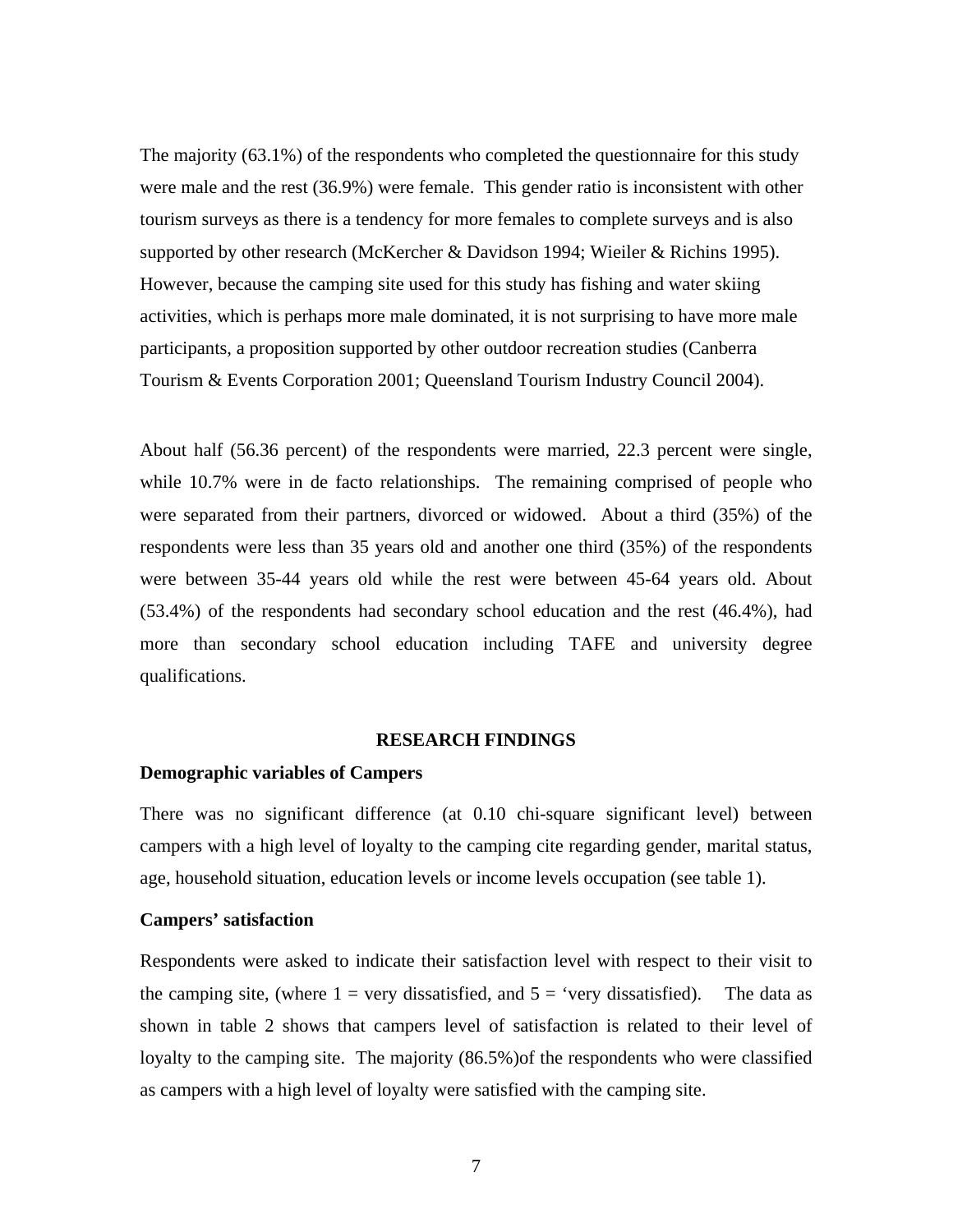|                                                                                                                                                                                                                                                                        | <b>Low Camping Ground</b><br>Loyalty                                 |                                                                   | <b>High Camping Ground</b><br>Loyalty                                                                                                          |                                                                  | Chi-<br>square<br>test |
|------------------------------------------------------------------------------------------------------------------------------------------------------------------------------------------------------------------------------------------------------------------------|----------------------------------------------------------------------|-------------------------------------------------------------------|------------------------------------------------------------------------------------------------------------------------------------------------|------------------------------------------------------------------|------------------------|
| Demographics                                                                                                                                                                                                                                                           | $N = 51$                                                             |                                                                   | $N=52$                                                                                                                                         |                                                                  | Sig. Level             |
|                                                                                                                                                                                                                                                                        | N                                                                    | $\%$                                                              | N                                                                                                                                              | $\%$                                                             |                        |
| Gender $(N=103)$<br>Male<br>Female                                                                                                                                                                                                                                     | 33<br>18                                                             | 64.7<br>35.3                                                      | 32<br>20                                                                                                                                       | 61.5<br>38.5                                                     | N.S.                   |
| <b>Marital status</b> $(N = 103)$<br>Never married<br>Married/De facto<br>Separated/Divorced/<br>Widowed                                                                                                                                                               | 13<br>30<br>8                                                        | 25.5<br>58.8<br>15.7                                              | 10<br>39<br>3                                                                                                                                  | 19.2<br>75.0<br>5.8                                              | N.S.                   |
| $Age (N=103)$<br>18-34<br>$35 - 44$<br>45-54<br>55-64<br>65 or older                                                                                                                                                                                                   | 17<br>17<br>14<br>3<br>$\mathbf 0$                                   | 33.3<br>33.3<br>27.5<br>5.9<br>$0.0\,$                            | 19<br>19<br>11<br>3<br>0                                                                                                                       | 36.5<br>36.5<br>21.2<br>5.8<br>0.0                               | N.S.                   |
| Household Situation(N=102)<br>Young Single<br>Young couple - no children<br>Young family<br>Middle family<br><b>Older Family</b><br>Mature couple- no children<br>Mature couple- older children<br>Mature couple-children no<br>longer living at home<br>Mature single | $\overline{7}$<br>6<br>10<br>8<br>3<br>$\overline{c}$<br>4<br>5<br>5 | 14.0<br>12.0<br>20.0<br>16.0<br>6.0<br>4.0<br>8.0<br>10.0<br>10.0 | 5<br>$\overline{7}$<br>11<br>$\overline{7}$<br>$\overline{7}$<br>$\overline{2}$<br>$\overline{\mathbf{4}}$<br>$\overline{7}$<br>$\overline{2}$ | 9.6<br>13.5<br>21.2<br>13.5<br>13.5<br>3.8<br>7.7<br>13.5<br>3.8 | N.S.                   |
| Level of education (N=103)<br>Primary/Secondary Education<br>Technical/TAFE/Trade<br>qualification<br>University bachelor<br>Degree/Masters Degree/PhD                                                                                                                 | 34<br>11<br>6                                                        | 66.6<br>21.6<br>11.8                                              | 25<br>17<br>10                                                                                                                                 | 48.0<br>32.7<br>19.2                                             | N.S.                   |
| <b>Combined annual</b><br>income $(N=93)$<br>Less than 39 999<br>40 000-59 999<br>60 000-79 999<br>80 000-99 999<br>100 00 or more                                                                                                                                     | 10<br>17<br>6<br>10<br>6                                             | 20.4<br>34.7<br>12.2<br>20.4<br>12.2                              | 9<br>14<br>5<br>6<br>10                                                                                                                        | 20.5<br>31.8<br>11.4<br>13.6<br>22.7                             | N.S.                   |
| <b>Present occupation (N=103)</b><br>Manager/Professional/<br>Proprietor<br>Tradesperson/Labourer<br><b>Clerical/Sales</b><br>Student/Unemployed/<br>Retired/Homemaker                                                                                                 | 19<br>19<br>5<br>8                                                   | 37.3<br>37.3<br>9.8<br>15.8                                       | 19<br>21<br>6<br>6                                                                                                                             | 36.5<br>40.4<br>11.5<br>11.5                                     | N.S.                   |

#### **Table1: D**emographic variables of Campers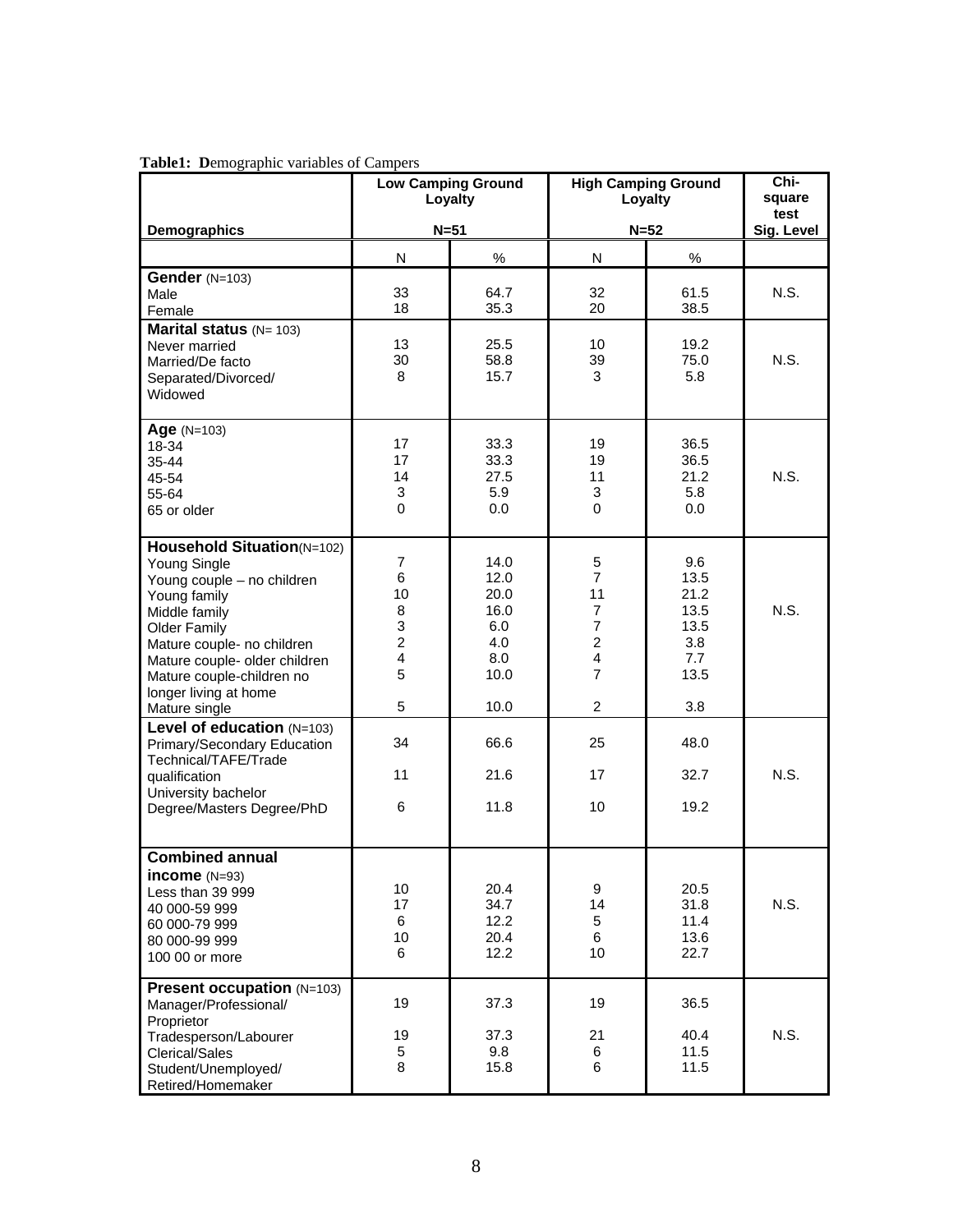| <b>Satisfaction Levels</b> | <b>Low Camping Ground</b><br>Loyalty<br>$N=51$ |       | <b>High Camping Ground</b><br>Loyalty<br>$N=52$ |       | Chi-<br>square<br>test<br>Sig. Level |
|----------------------------|------------------------------------------------|-------|-------------------------------------------------|-------|--------------------------------------|
|                            | N                                              | %     | N                                               | %     |                                      |
| Not satisfied              | 14                                             | 27.5  | 7                                               | 13.5  |                                      |
| Satisfied                  | 37                                             | 72.5  | 45                                              | 86.5  | 0.07                                 |
| Totals                     | 51                                             | 100.0 | 52                                              | 100.0 |                                      |

**Table 2: Satisfaction levels** 

## **CONCLUSION**

The result of this study that found that the level of satisfaction with a camping site is related to high level of loyalty to a camping site is in line with the marketing literature (e.g. Kotler, Brown, Adam and Armstrong, 2004) that claims that, as satisfaction increases, so does loyalty. This shows that camping sites that want to increase the level of customer loyalty must provide a high level of customer satisfaction. However, because of the small sample size used for this study  $(N=103)$ , a similar study on a much larger scale should be conducted to investigate further the validity of this findings. This study can also be extended to other camping sites in Queensland and outside Queensland.

### **REFERENCES**

Bowen, JT & Shiang-Lih, C 2001, 'The relationship between customer loyalty and customer satisfaction', *International Journal of Contemporary Hospitality Management*, vol. 13, no. 5, pp. 213-7.

Canberra Tourism & Events Corporation 2001, *Adventure tourism discussion paper*, CTEC, Canberra, Australia.

Chen, JS & Gursoy, D 2001, 'An investigation of tourists' destination loyalty and preferences', *International Journal of Contemporary Hospitality Management*, vol. 13, no. 2, pp. 79-85.